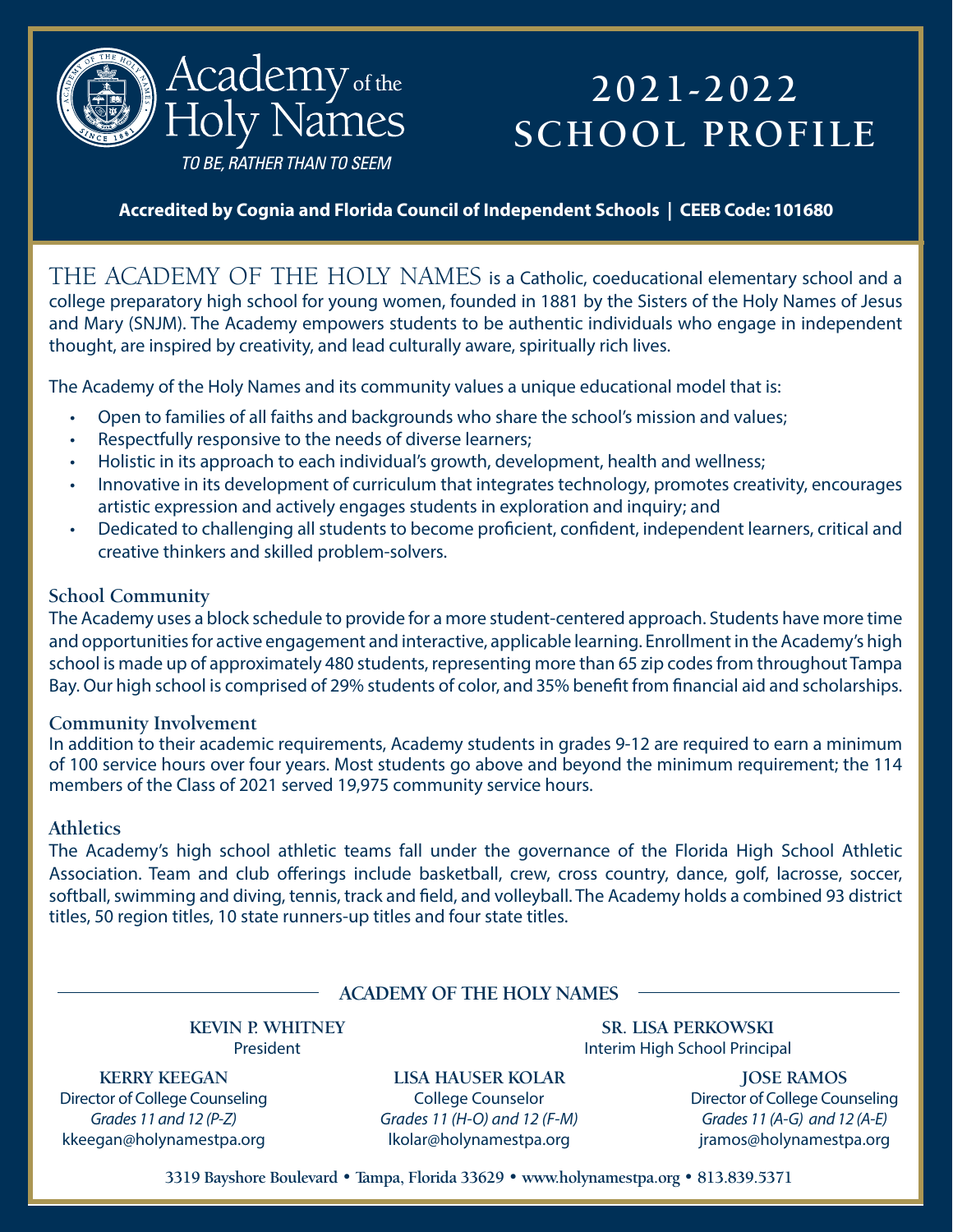# **CLASS OF 2021 PROFILE**

| Class size:                     | 114 | <b>Attending Four-Year Colleges:</b> | 107 |
|---------------------------------|-----|--------------------------------------|-----|
| Attending College/University:   | 114 | <b>Attending Two-Year Colleges:</b>  |     |
| Attending College In-State:     | 70  | Florida Bright Futures Program       |     |
| Attending College Out-of-State: | 44  | <b>Florida Academic Scholars:</b>    | 43  |
|                                 |     | <b>Florida Medallion Scholars:</b>   | 39  |

#### **GRADING SYSTEM GRADE DISTRIBUTION SCALE, Class of 2022**

Weighted for six semesters/108 seniors

| $A+$  | 4.5 | $C+$ 2.7       |                | 1st | $4.63+$       | 6th              | $4.05 - 4.15$ |
|-------|-----|----------------|----------------|-----|---------------|------------------|---------------|
| A     | 4.3 | $C = 2.4$      |                | 2nd | 4.53-4.62     | 7th              | 3.91-4.04     |
| $A -$ | 4.0 | C <sub>2</sub> | 2.0            | 3rd | $4.41 - 4.52$ | 8th              | 3.74-3.90     |
| $B+$  | 3.7 | D              | 1.5            | 4th | 4.33-4.40     | 9th              | 3.40-3.73     |
| B     | 3.4 | F.             | $\overline{0}$ | 5th | 4.16-4.31     | 10 <sub>th</sub> | 3.39 or below |
|       |     |                |                |     |               |                  |               |

#### **B-** 3.0

Weight is given for Honors and Advanced Placement courses. An additional 0.5 point per Honors course and 1.0 point per AP course per semester is added in the quality point portion of the grade point average.

*The grade point average reported on the transcript reflects the weighted, cumulative GPA on the school's 4.5 scale for grades earned at AHN ONLY.*

The Academy of the Holy Names assigns a rank of number 1 and number 2 to the top two students for valedictorian and salutatorian purposes. The rest of the students are not ranked. The Grade Distribution Scale above gives an indication of where a student stands in relationship to the rest of her class.

The **Class of 2022,** consisting of 108 seniors, represents the 140th graduating class from the Academy of the Holy Names.

#### **TESTING DATA**

j

| <b>SAT Mean Scores</b> |     |     |                                           |
|------------------------|-----|-----|-------------------------------------------|
|                        |     |     | <b>National Florida AHN Class of 2021</b> |
| Reading & Writing      | 533 | 513 | 624                                       |
| <b>Mathematics</b>     | 528 | 480 | 586                                       |

#### **ACT Scores**, Class of 2021 Average Scores

| <b>English</b> Math |    |      |     | <b>Reading Science Composite</b> |
|---------------------|----|------|-----|----------------------------------|
| 27                  | 22 | -27. | -24 | -25                              |

#### **Composite scores**

| <b>National</b> | <b>Florida</b> | <b>AHN Class of 2021</b> |
|-----------------|----------------|--------------------------|
| 20.7            | 20.1           | 25                       |

# **Advanced Placement**

278 students took 580 AP Exams

| <b>Score earned</b> | # of Exams |
|---------------------|------------|
| -5.                 | 73         |
| 4                   | 147        |
| 3                   | 184        |

195 students, or 70 percent, scored a passing score of 3 or higher on the exams. All students enrolled in an AP course are required to take the exam.

#### AP Awards

In 2021, the Academy was recognized by the College Board with the AP Computer Science Female Diversity Award for attaining female student representation in AP Computer Science Principles; 88% of the girls in that class passed the exam.

22 AP Scholars - Distinction 19 AP Scholars - Honors 47 AP Scholars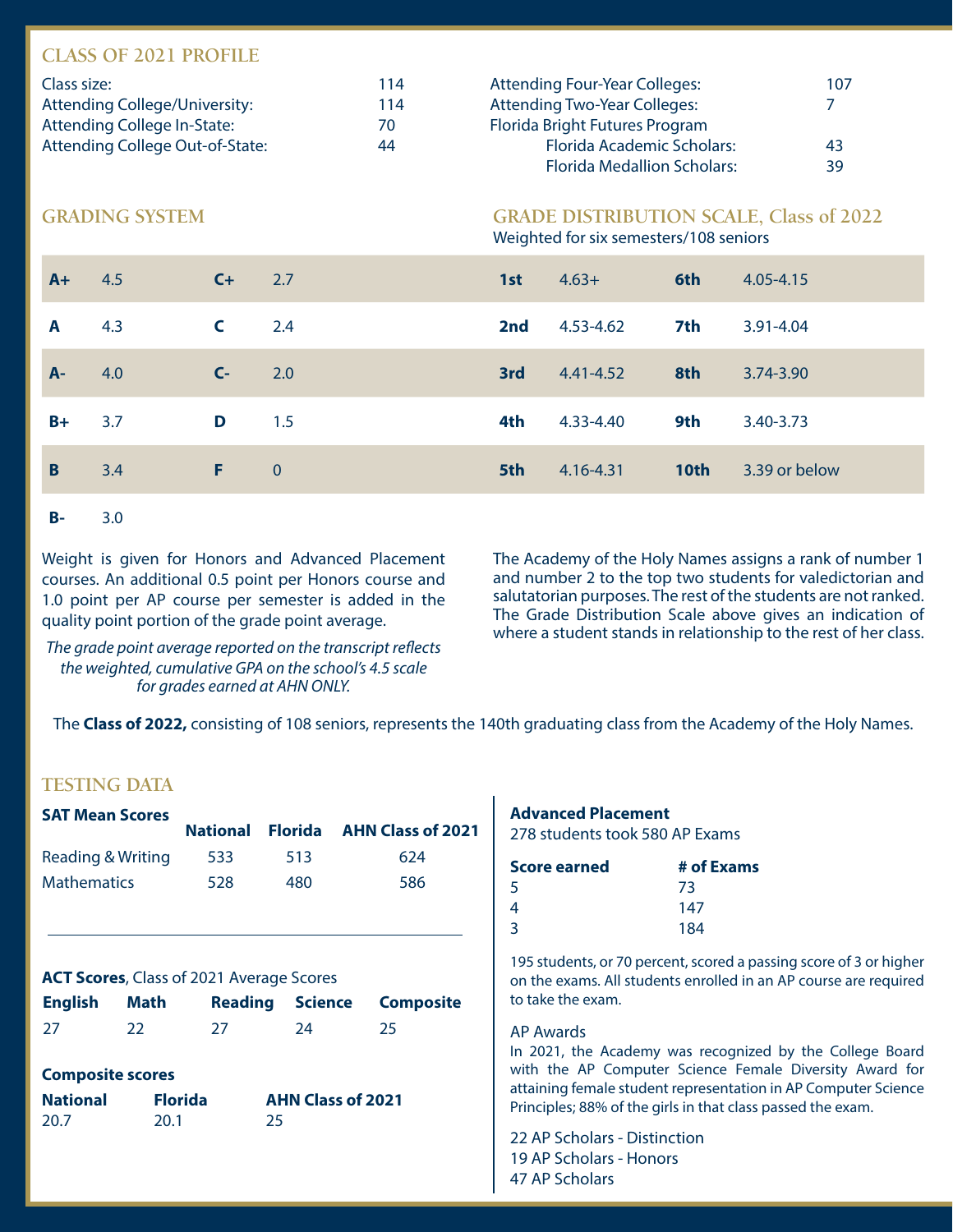#### **CURRICULUM**

In order to graduate, a student must successfully complete **27 credits** in the following subjects: English (4), electives (3.5), fine arts (1), health & fitness (1), math (4), science (3), social studies (3.5), theology (4), and world language (3).

| <b>Honors Courses</b>           | Algebra II<br>Anatomy/Physiology<br><b>Biology</b><br><b>Calculus</b><br>Chemistry<br><b>Earth/Space Science</b><br><b>Economics</b><br>English I, II, III, IV<br><b>Forensic Science</b><br>French II<br>Geometry/Trigonometry                                                                                                                 | Introduction to Engineering<br>Latin II, III, IV<br>Newspaper Journalism I, II, III<br><b>Physics</b><br><b>Portfolio III</b><br><b>Pre-Calculus</b><br><b>Principles of Engineering</b><br>Spanish II, III, IV, V*<br><b>United States History</b><br>Yearbook Journalism I, II, III |
|---------------------------------|-------------------------------------------------------------------------------------------------------------------------------------------------------------------------------------------------------------------------------------------------------------------------------------------------------------------------------------------------|---------------------------------------------------------------------------------------------------------------------------------------------------------------------------------------------------------------------------------------------------------------------------------------|
| <b>AP Courses</b>               | <b>Art and Design</b><br><b>Art History</b><br><b>Biology</b><br><b>Calculus AB</b><br><b>Calculus BC</b><br>Chemistry<br><b>Computer Science A</b><br><b>Computer Science Principles**</b><br><b>English Language</b><br><b>English Literature</b><br><b>Environmental Science</b>                                                             | <b>European History</b><br>Government<br>Human Geography**<br>Latin: Vergil<br><b>Microeconomics</b><br><b>Music Theory</b><br><b>Physics</b><br>Psychology<br>Spanish<br><b>Statistics</b><br><b>United States History</b>                                                           |
| Fine Arts &<br><b>Electives</b> | <b>Advanced Acting</b><br>Art 2-D Composition I, II, III<br>Art 3-D II, III (Sculpture/Ceramics)<br><b>Creative Writing I, II</b><br><b>Dance Appreciation</b><br>Dance Choreography - Performance II<br><b>Drawing</b><br>French<br><b>Introduction to Acting</b><br><b>Instrumental Ensemble</b><br><b>Introduction to Instrumental Music</b> | <b>Introduction to Neuroscience</b><br>Law<br><b>Marine Science</b><br>Painting<br><b>Percussion Ensemble</b><br>Photography & Digital Imaging<br>Portfolio<br>Psychology<br><b>Technical Theater</b><br><b>Vocal Music in Performance</b>                                            |

# **OPTIONAL STEM PATHWAY**

- 1. Take up to three\* STEM electives and/or take up to two AP exams and pass (for a total of 3 credits) from the following: Introduction to Engineering (H) AP Computer Science Principles Principles of Engineering (H) AP Biology AP Calculus AB AP Calculus BC AP Chemistry AP Computer Science A AP Environmental Science AP Physics AP Statistics
- 2. Complete 12-hour internship in STEM field.

*\*Three STEM electives earns exemplary distinction.*

### *\*\*Offered to freshmen, beginning with the Class of 2023* **OPTIONAL FINE ARTS DESIGNATION**

*\*Post AP*

- 1. Minimum of 3.5 Fine Arts credits. *4.5+ credits earns exemplary distinction*
- 2. One AP Course is required from the following: Art History Art and Design Music Theory
- 3. Participation in the Arts (*Complete 12 hours from sophomore through senior year appreciating, performing, and/or contributing talents to the arts community outside of the Academy.*)